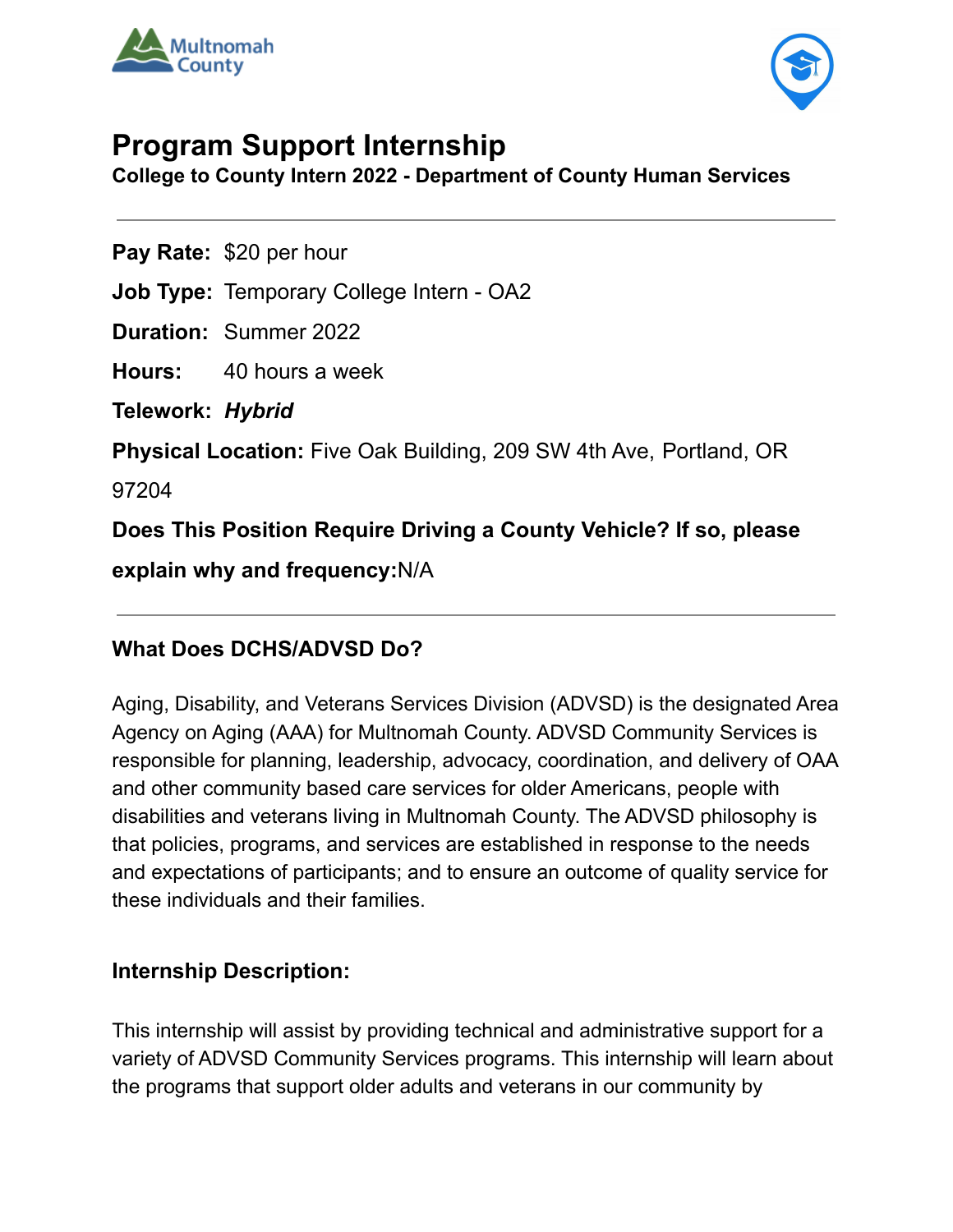



updating and developing resources and web materials for the public. This position will also support the program with data entry and reporting and administrative tasks as needed.

Responsibilities include:

- Organizing community outreach materials with outreach team working outreach events - some may include weekend and late evening shifts Pride Festival, Slavic Festival, Jade Night Market...etc.
- Stay current with changing resources, State and County guidance, policies and regulations concerning the COVID-19 pandemic and other emergency response efforts. Participate in meetings and training exercises related to emergency response efforts.
- Assist in the completion of an assessment of Community Services programming. Includes creating surveys and conducting interviews.
- *Assist in the development, design, and maintenance of websites, social media, databases, and software programs; upload documents and files to websites.*
- *Collect, enter, and maintain client information in a variety of databases and software.*
- *● Perform administrative and clerical tasks, archiving, update shared files and folders, maintaining accurate forms, other duties as assigned.*
- *● Establishes, revises and recommends administrative, office and general procedures, systems and workflow processes, and reports on existing methods and recommends improvements.*

#### **Education and Experience Qualifications:**

*● Ability to work independently with minimal supervision as well as the ability to collaborate within a team environment.*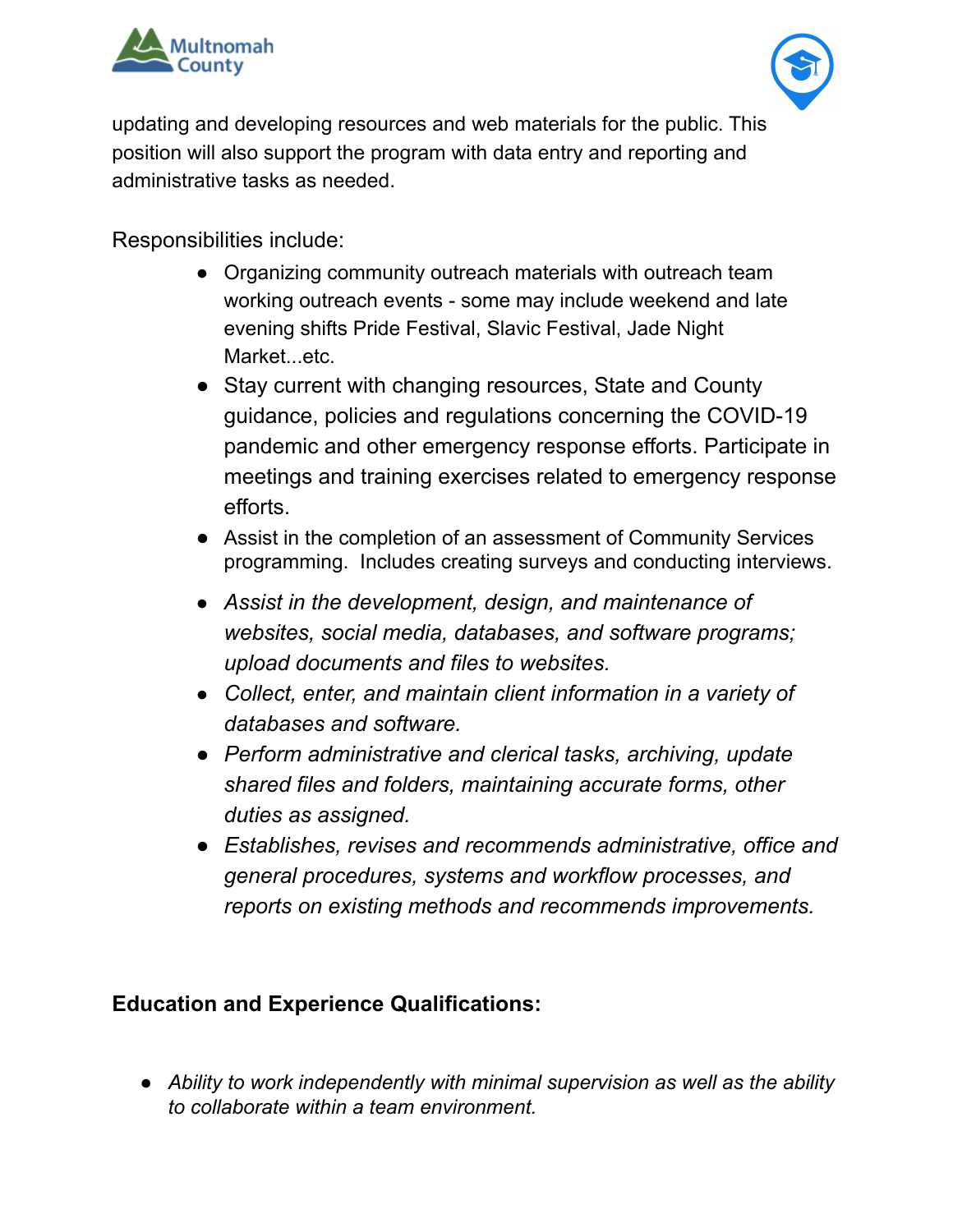



- *● Effective writing and communication skills.*
- *● Strong interpersonal skills and the ability to connect and communicate with diverse audiences.*
- *● Experience in graphic design, video editing, and web design preferred.*
- *● Familiarity with MS Windows, PC environment*
- *● Familiarity with MS Word, Excel*
- *● Familiarity with Google Products*
- *● Good organizational and time management skills.*
- *● Detail oriented.*
- *● Respect for and ability to work with diverse individuals*

**COVID-19 Vaccination Requirement:** To protect the health of the community and employees, Multnomah County requires employees to be fully vaccinated against COVID-19 or have an approved medical or religious exception as a qualification of employment.

The rule applies to all employees, as allowable by law. Candidates who receive an offer of County employment must provide proof of vaccination upon hire or submit an exception request prior to their start date.

#### **Veterans' Preference:**

Under Oregon Law, qualifying veterans may apply for veterans' preference for this recruitment. Review our veterans' [preference](http://multco.us/jobs/veterans-preference-information-and-instructions) website for details about eligibility and how to apply.

For veterans qualified for Veterans' Preference: If you believe you have skills that would transfer well to this position and/or special qualifications that relate to this position, please list those skills and/or qualifications.

**Accommodation under the Americans with Disabilities Act:** We gladly provide reasonable accommodation to anyone whose specific disability prevents them from completing an application or participating in this recruitment process. Please contact the recruiter below in advance to request assistance. Individuals with hearing or speech impairments may contact the recruiter through the Telecommunications Relay Service by dialing 711.